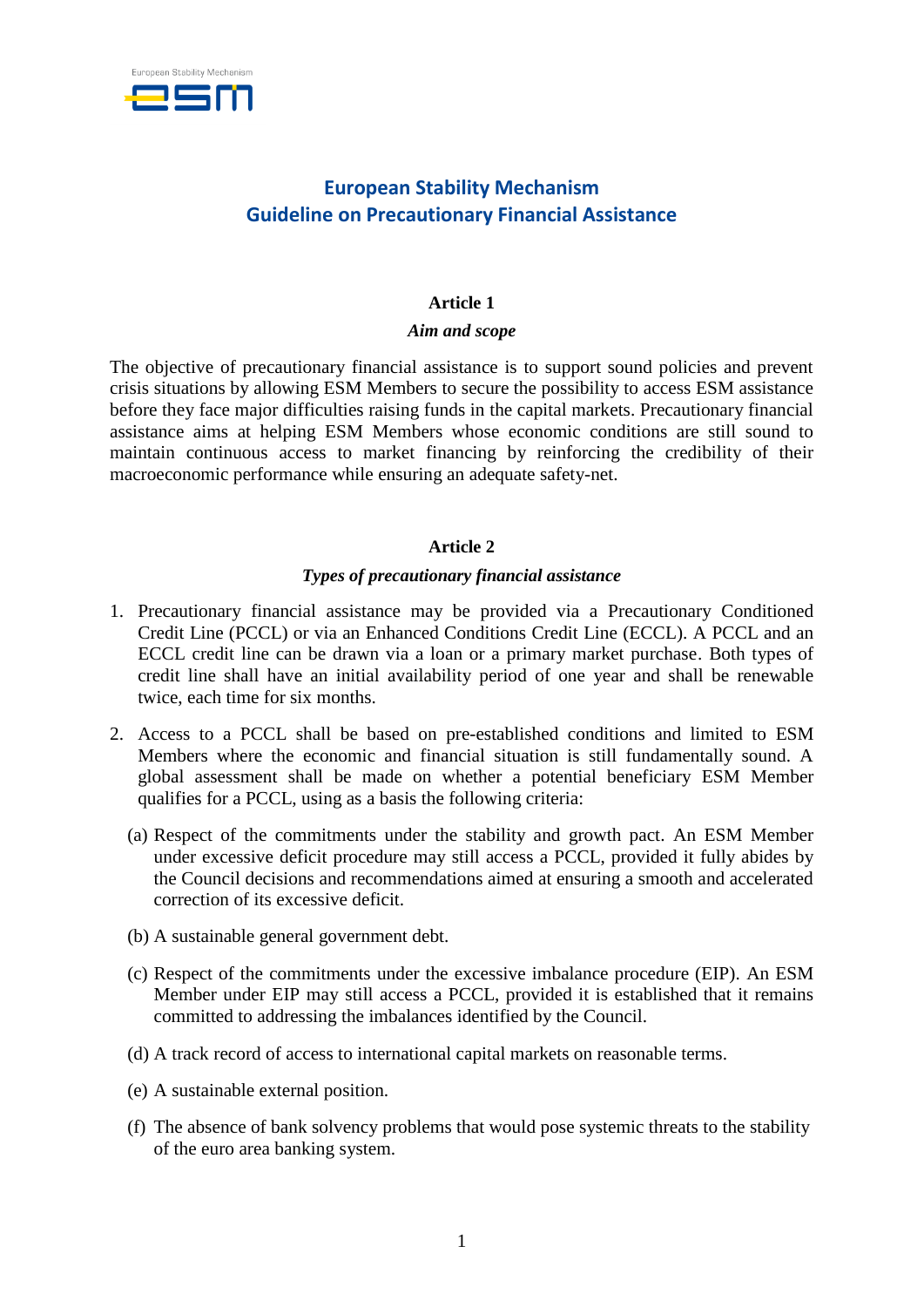

- 3. The beneficiary ESM Member shall ensure a continuous respect of the eligibility criteria after the PCCL is granted, which shall be monitored by the European Commission, in liaison with the ECB.
- 4. Access to an ECCL shall be open to ESM Members that do not comply with some of the eligibility criteria required for accessing a PCCL but whose general economic and financial situation remains sound. The beneficiary ESM Member shall, after consultation of the European Commission and of the ECB, adopt corrective measures aimed at addressing the above-mentioned weaknesses and avoiding any future problems in respect of access to market financing, while ensuring a continuous respect of the eligibility criteria which were considered met when the credit line was granted. The monitoring of the respect of the eligibility criteria and of any corrective measures shall be ensured by the European Commission, in liaison with the ECB, in line with the provisions foreseen in Article 5.

## **Article 3**

#### *Procedures for granting precautionary financial assistance*

In order to benefit from an ESM credit line, the request by the ESM Member shall follow the following steps:

1. An ESM Member may address a request for precautionary financial assistance to the Chairperson of the ESM Board of Governors. <sup>1</sup> On receipt of such a request, the Chairperson of the Board of Governors shall entrust the European Commission, in liaison with the ECB, with the following tasks:

(a) to assess the existence of a risk to the financial stability of the euro area as a whole or of its Member States;

(b) to assess whether general government debt is sustainable. Wherever appropriate and possible, such an assessment shall be conducted together with the IMF;

(c) to assess the actual or potential financing needs of the ESM Member concerned.

- 2. In addition, the European Commission shall be requested to, in liaison with the ECB, assess whether the ESM Member concerned meets the conditions for accessing a PCCL or an ECCL as set out in Article 2(2) and 2(4), respectively.
- 3. On the basis of the request of the ESM Member and the assessments referred to in paragraphs 1 and 2, the Managing Director shall prepare a proposal for financial assistance consistent with the aforementioned assessment and taking into account the financial situation of the ESM. On this basis, the Board of Governors may decide to grant, in principle, precautionary financial assistance to the ESM Member concerned in the form of a PCCL or an ECCL as well as its amount and duration in accordance with Article 13(2) of the ESM Treaty.
- 4. If a decision is adopted pursuant to paragraph 3, the Board of Governors shall, in accordance with article 13(3) of the ESM Treaty, entrust:

1

 $1$  This should be done taking into account Recital 8 of the ESM Treaty.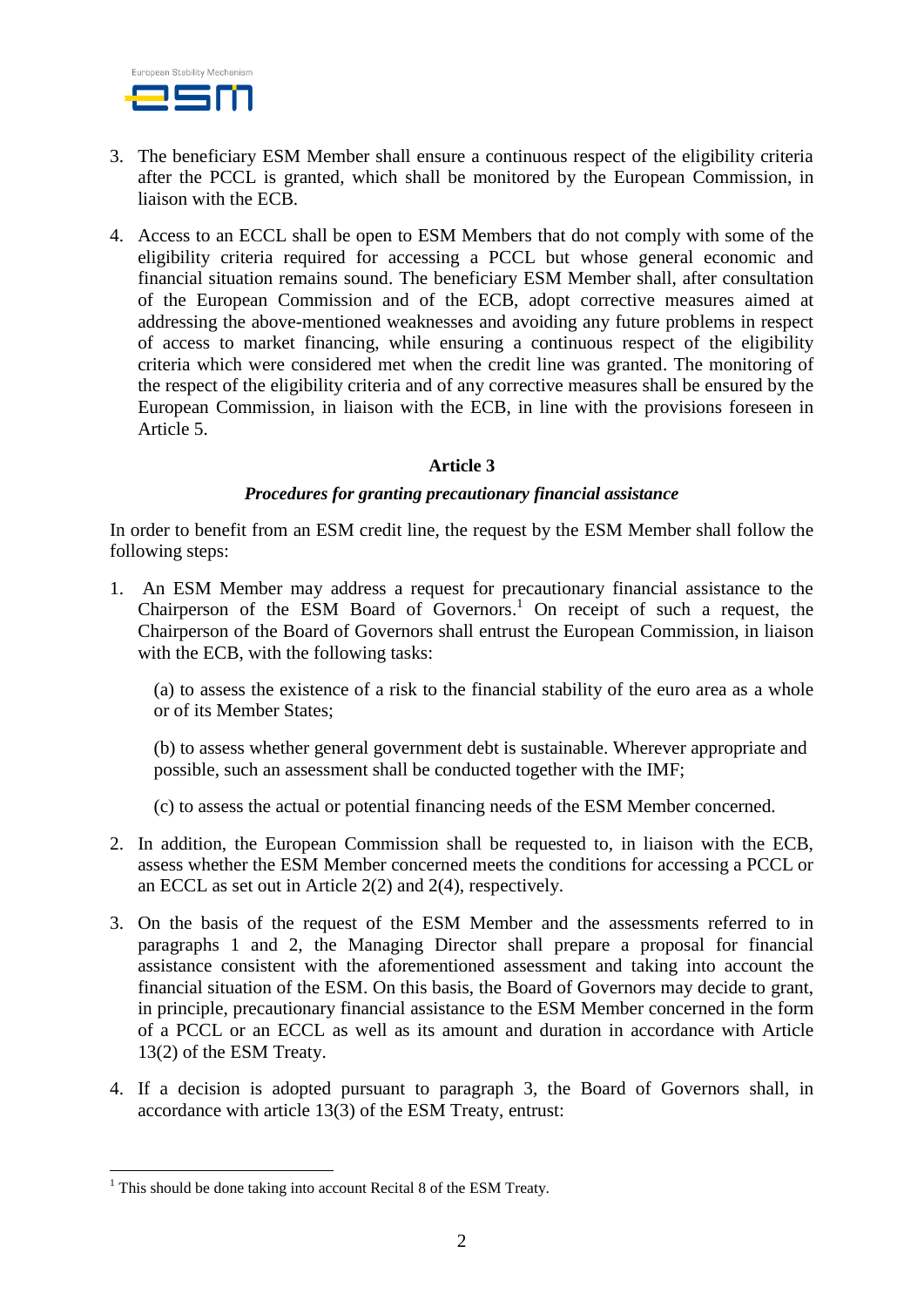

- a. The European Commission in liaison with the ECB and, wherever possible, together with the IMF – with the task of negotiating, with the ESM Member concerned, an MoU detailing the policy conditions attached to the precautionary financial assistance.
- b. The Managing Director of the ESM, with the task of preparing, in parallel, a proposal for a financial assistance facility agreement (FFA), detailing the financial terms and conditions of the precautionary financial assistance, to be adopted by the Board of Governors.
- 5. The European Commission shall sign the MoU on behalf of the ESM, subject to compliance with the conditions set out in paragraph 4(a) and approval by the Board of Governors. The Managing Director of the ESM shall sign the financial assistance facility agreement, subject to approval by the Board of Directors.

## **Article 4**

#### *Activating a credit line*

- 1. The activation of the credit line shall be at the initiative of the beneficiary ESM Member. The Member shall have the flexibility to request the draw-down of funds at any time during the availability period of the credit line according to the agreed terms. It shall inform the ESM at least a week in advance of its intention to draw funds, depending on the intended size.
- 2. The maximum size of a tranche or primary market purchase shall be set in the initial decision to grant a credit line.

#### **Article 5**

#### *Enhanced surveillance*

- 1. Where an ECCL is granted or a PCCL drawn, the ESM Member shall be subject to enhanced surveillance by the European Commission for the availability period of the credit line. An ESM Member under enhanced surveillance shall, in consultation and cooperation with the European Commission, acting in liaison with the ECB, the European Supervisory Authorities (ESA) and the European Systemic Risk Board (ESRB), and where appropriate the IMF, adopt measures aimed at addressing the sources or potential sources of difficulties.
- 2. On a request from the European Commission, the ESM Member under enhanced surveillance shall:
	- a) Provide the ESM with all necessary information required for the execution of its lending activity and related risk management, such as monthly information regarding its financial condition, cash balance and other key information that would usually be provided for facilities of this type and any of the information mentioned in points (b) to  $(f)$ ;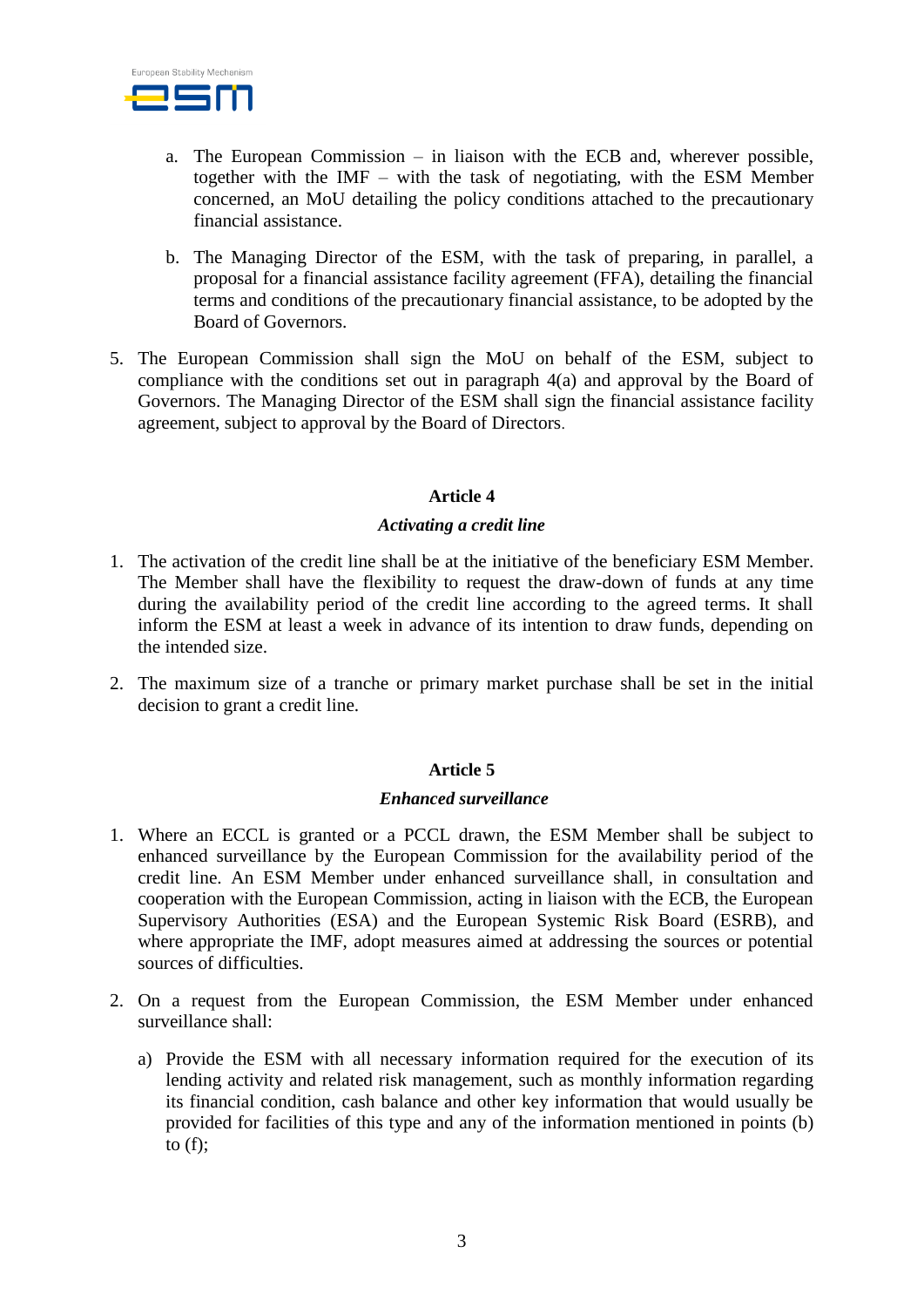

- b) Communicate to the European Commission, the ECB, and the relevant ESA(s) at the requested frequency disaggregated information on developments in its financial system. The European Commission, the ECB, and the relevant ESA(s) shall preserve the confidentiality of the disaggregated data received;
- c) Carry out, under the supervision of the relevant ESA(s), stress test exercises or sensitivity analyses as necessary to assess the resilience of the financial sector to various macroeconomic and financial shocks, as specified by the European Commission and the ECB in liaison with the relevant ESA(s) and the ESRB, and share the detailed results with them;
- d) Be subject to regular assessments of its supervisory capacities over the banking sector in the framework of a specific peer review carried out by the relevant ESA(s);
- e) Carry out and report on a comprehensive independent audit of the accounts of the general government conducted in coordination with national supreme audit institutions, aiming at assessing the reliability, completeness and accuracy of these public accounts for the purposes of the excessive deficit procedure. In this context, the European Commission (Eurostat) shall assess the quality of data reported by the beneficiary ESM Member in accordance with Regulation (EC) No 679/2010;
- f) Where appropriate, provide additional information for the purposes of monitoring the progress towards the correction of the excessive deficit.
- 3. The European Commission shall conduct, in liaison with the ECB and the ESA(s) as needed, and where appropriate the IMF, regular review missions in the ESM Member under surveillance to verify the progresses made in the implementation of the adopted measures. It shall communicate, every quarter, its findings to the Board of Directors and assess notably whether further policy measures are needed.

#### **Article 6**

#### *Warning system*

The ESM shall establish an appropriate warning system, in accordance with Article 13(6) of the ESM Treaty, to ensure that the ESM receives any repayments due by the ESM Member under the stability support in a timely manner.

#### **Article 7**

#### *Re-examination of the adequacy of the precautionary financial assistance*

1. The adequacy of the precautionary financial assistance shall be assessed on a proposal from the ESM Managing Director based on the findings referred to in Article 5(3) or, where a PCCL has been granted but not drawn, the results of the regular EU multilateral surveillance procedure. The Board of Directors shall decide on the basis of this proposal whether the credit line should be maintained.